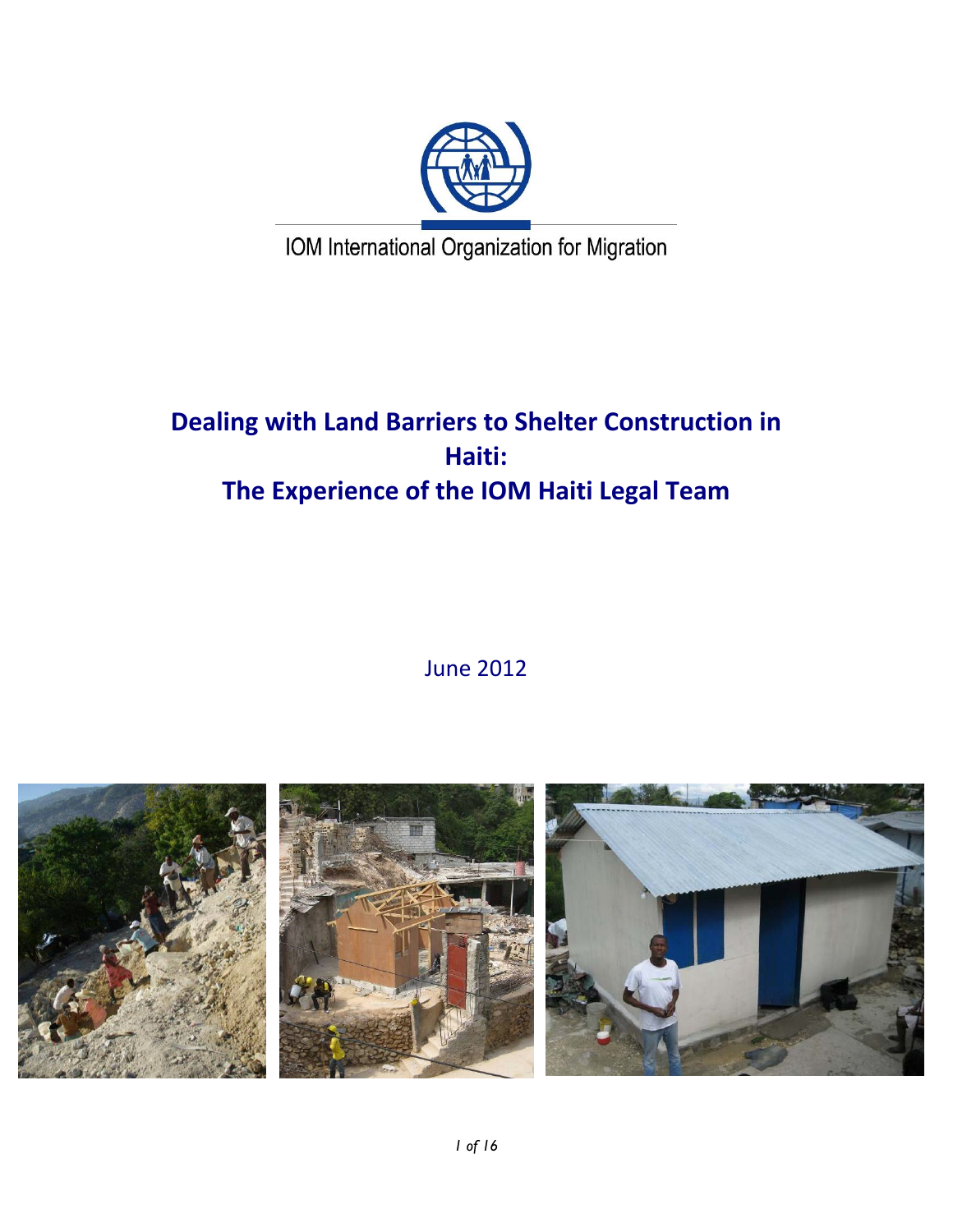Prepared by:

IOM Haiti Legal Team: Boaz Desir and Alexandra Jackson Legal Researchers

Under the supervision of: Rose‐Berthe Augustin Property Lawyer

With the support of the Land, Property and Reparations Division, Department of Operations and Emergencies, IOM, Geneva, Switzerland Thanks to Emilie Arnaud, Katarina Braafladt and Johanna Klos for the editing assistance.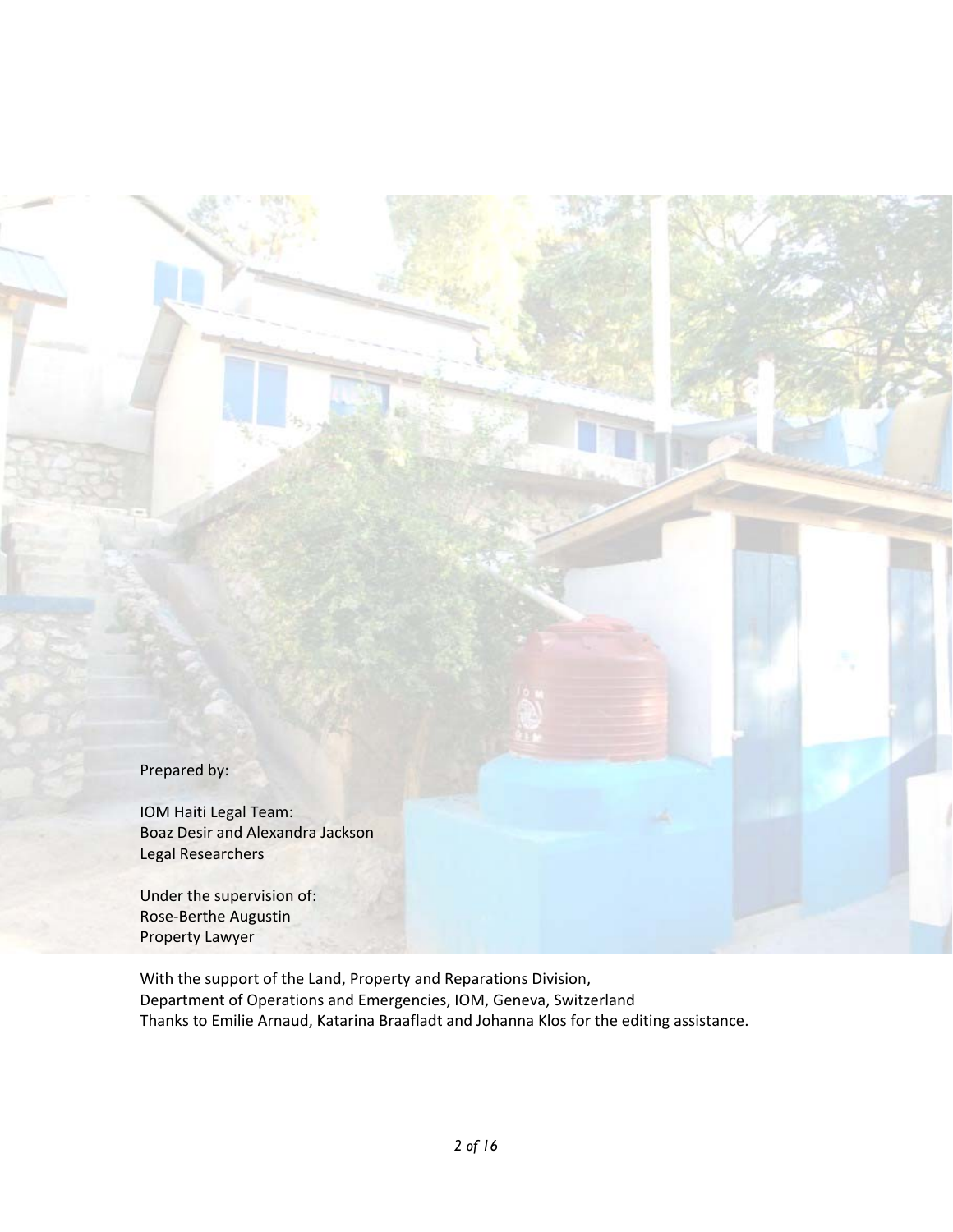#### I. **INTRODUCTION**

#### *Content and Scope of the Report*

This report sets out the IOM Legal Team's experience in addressing land barriers related to the construction of shelters in the earthquake affected areas of Haiti since it was established within the IOM Shelter Program in mid 2010. The report highlights the Team's work in both conflict prevention and conflict resolution, it also sets out the types of land barriers IOM has encountered in its shelter work, including but not limited to land disputes, as well as the solutions the IOM Legal Team has adopted to overcome them where possible. In closing, the report formulates a set of overall conclusions that can be drawn from this work.

### *The IOM Shelter Program*

The large urban centers in Haiti (Port‐au‐Prince; Cap Haitien) already suffered from a serious housing shortage prior to the 2010 earthquake. Rapid rural to urban migration of a population looking for livelihood opportunities and access to basic services unavailable in their home communities had led to an explosive urban growth, without either the housing stock or the urban infrastructure growing at the same pace. A high population density, widespread poverty, low‐quality and insufficient housing stock and weak governance structures were hence problems that largely preceded the earthquake. Similarly, most land and property relations in those urban centers were already managed informally before the disaster, despite the presence of a plethora of legal rules purportedly governing land tenure in Haiti.

The devastating earthquake that struck Haiti on 12 January 2010 and which resulted in over 200,000 deaths and the displacement of more than 1.5 million people compounded these existing problems. In terms of housing and shelter, it became immediately clear that a massive (re)construction effort would be required to house those that had lost everything in the quake. It is in support of the overall (re)construction effort that followed that IOM established its Shelter Program.

Through the support of Canadian International Development Agency (CIDA,) Community Chest of Korea (CCK), Emergency Relief and Response Fund (ERRF), the Government of Japan, Swedish International Development Agency (SIDA) and United States Agency for International Development (USAID), the IOM shelter program has successfully constructed 11,248

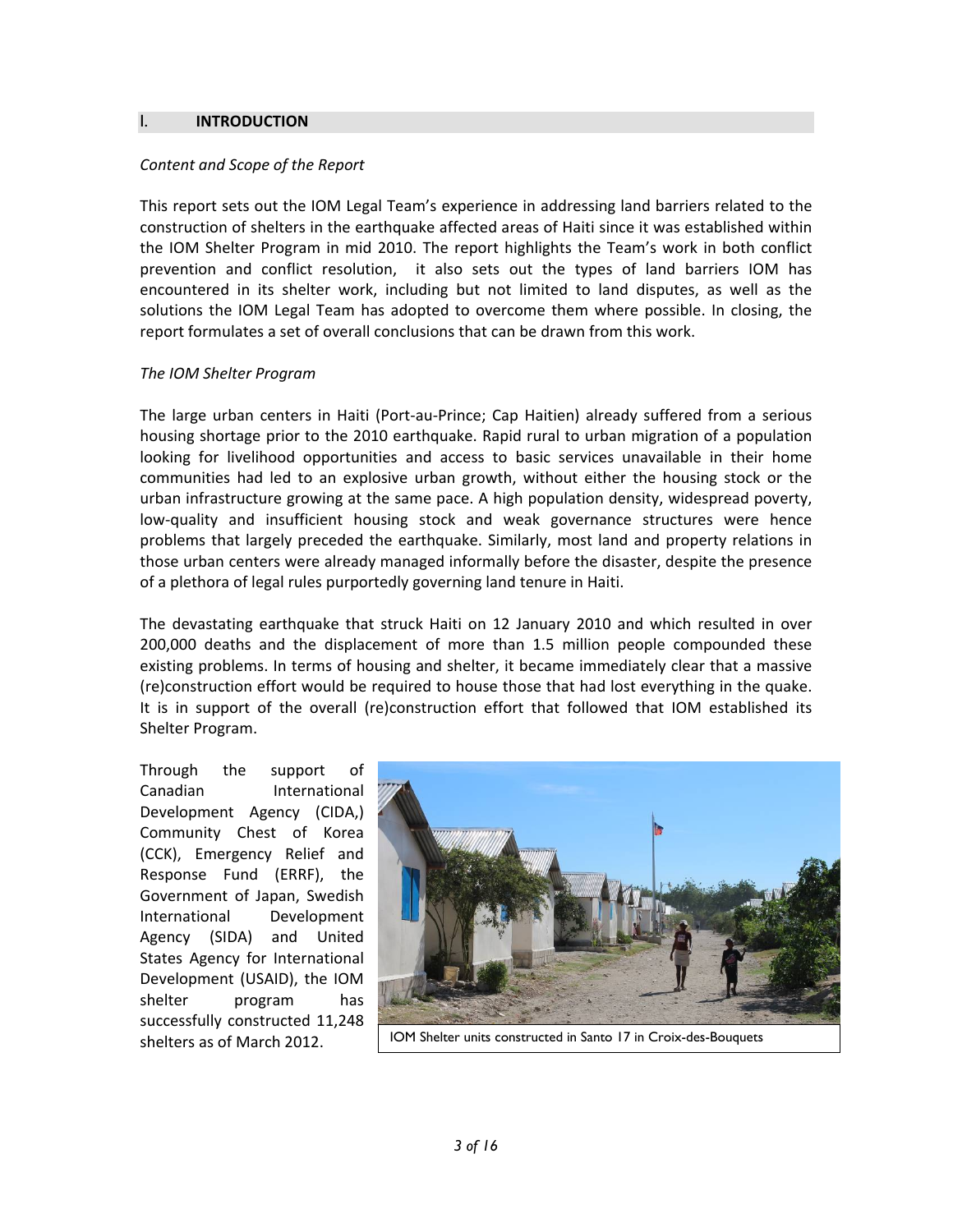These shelters are distributed across the various earthquake‐affected communes in the following way:

| Commune                         | <b>Total Shelters Constructed</b> |  |  |
|---------------------------------|-----------------------------------|--|--|
| Port-au-Prince                  | 1,211 transitional shelters       |  |  |
| Petion Ville                    | 587 transitional shelters         |  |  |
| Delmas                          | 5 transitional shelters           |  |  |
| Croix-des-Bouquets              | 5,268 transitional shelters       |  |  |
| Leogane                         | 739 transitional shelters         |  |  |
| Jacmel (including Cayes Jacmel) | 474 semi-permanent shelters       |  |  |
|                                 | 338 transitional shelters         |  |  |
| <b>Bainet</b>                   | 250 transitional shelters         |  |  |
| Petit-Goave                     | 1,502 transitional shelters       |  |  |
| Grand-Goave                     | 838 transitional shelter          |  |  |
| Les Cayes                       | 36 permanent housing              |  |  |

The IOM Shelter Program is designed to be able to support durable solutions for the displaced through return (in case their original homes were destroyed); relocation; and local integration (in case they cannot or do not want to return to their place of origin). With this purpose in mind, shelters have been constructed on land owned by the displaced; land where landowners granted the displaced permission for construction; and sites provided by the Haitian Government. Where necessary, the building of shelters was complemented by infrastructure repair or construction in the form of access roads, retaining walls and other facilities to improve the overall situation of the earthquake‐affected community.

#### *Land as a Barrier to Shelter Construction*

Like the other reconstruction actors working in the earthquake affected areas, IOM faced a number of land-related barriers to the construction of shelters. These challenges included: 1) the lack of information on who had what rights to what land and/or property; 2) the (perceived) prevalence of conflict and competing claims over land and property; 3) the refusal by landowners to allow land use for the construction of shelter; 4) the lack of available public land that could be allocated for the purpose of shelter construction; and 5) the lack of legal security.

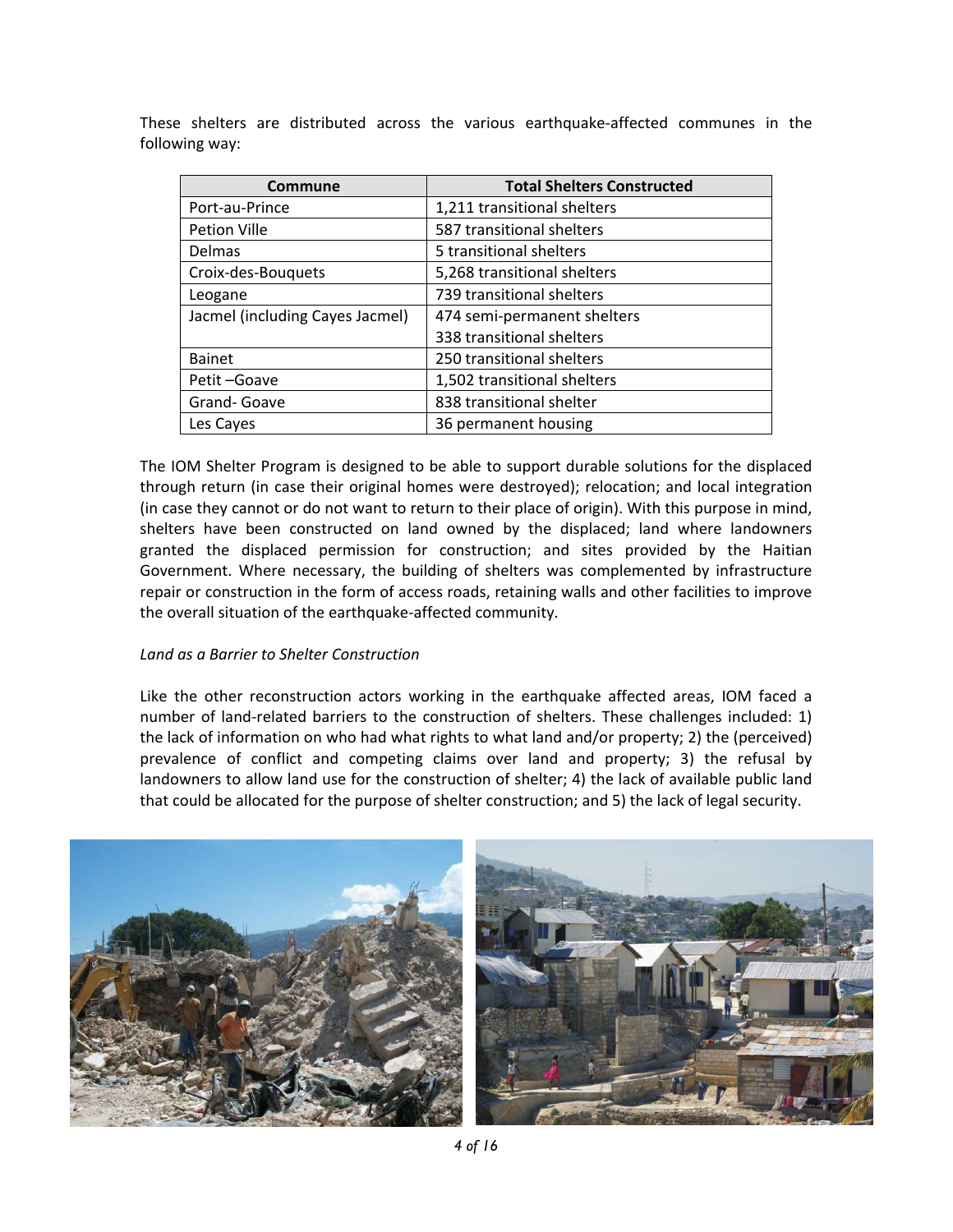#### **II. THE SHELTER PROGRAM'S LEGAL TEAM**

In light of these land-related challenges, the IOM Shelter Program established a Legal Team<sup>1</sup>that would gather information about the land tenure situation in construction areas and provide technical and legal advice on how to efficiently handle legal and land tenure issues that threatened to impede shelter construction.

In practice, the Legal Team works on (A) the prevention of land conflicts related to the construction of shelter through a number of anticipatory interventions and (B) the mediation of land disputes that do arise in the framework of IOM's shelter program.

## *A. Prevention of Land Conflict*

-

This part of the work aims to identify any potential conflict that may arise before, during and after shelter construction. It consists of preventative measures to reduce the likelihood of conflict arising throughout the implementation of shelter activities in a specific area. The basic process that was established to carry out this part of the work is illustrated below:



<sup>&</sup>lt;sup>1</sup> The Legal Team consists of one land tenure expert, one property lawyer, and two legal researchers.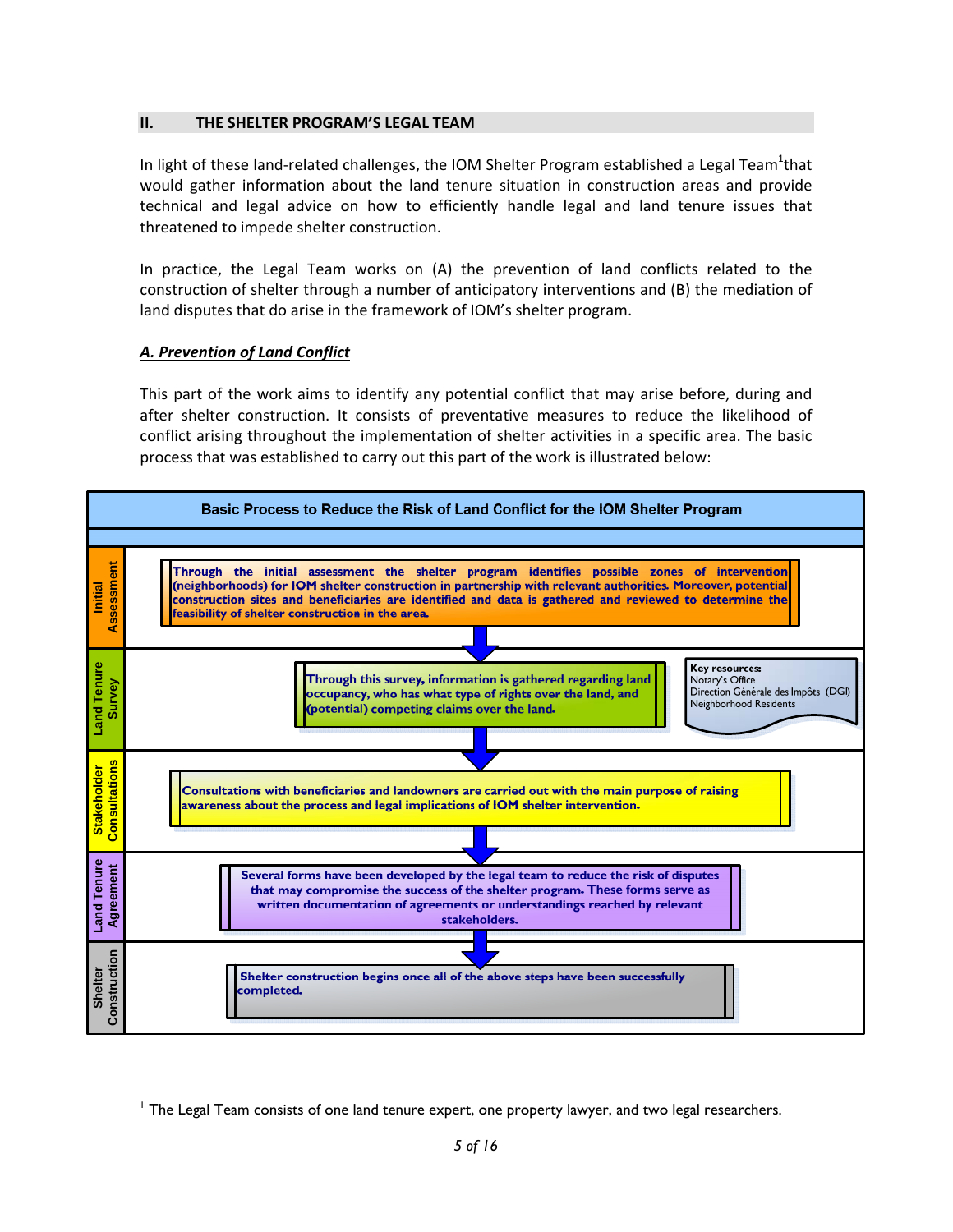## *Initial Assessment*

*(This step precedes the Legal Team's intervention)* 

The IOM Shelter team works in coordination with the local government authorities and other reconstruction actors to identify possible zones for intervention. As soon as a potential area for shelter construction is identified community mobilizers and engineers carry out an initial assessment of the site to determine the feasibility shelter construction. The community mobilizers work with the community to identify and delimitate the possible construction sites in the neighborhood and meet potential beneficiaries, gathering information on their vulnerability and other relevant information about households and the community as needed. The engineers carry out the *necessary* risk assessments and identify potential hazards related to construction on the identified site. The engineers also provide estimates on the number of shelters that can be built within the identified land.

All data gathered by the community mobilizers and the engineers is then reviewed and if it is determined that it is possible to carry out shelter construction in the area, the legal team is then deployed to carry out research work on land tenure and coordinate the shelter construction process with the local authorities.

# *Land Tenure Survey*

In order to establish an accurate picture of the land tenure situation of a construction site, it is necessary to obtain information regarding: 1) the current occupancy of the land; 2) who holds what type of rights over the land; and 3) (potential) competing claims over the land.

If the land targeted for shelter construction is public land, the relevant local authorities are asked to provide supporting land tenure documents prior to construction. In the event those authorities are unable to provide the required documentation, the legal team verifies this further with the General Tax Office. $2$ 

In cases where the land targeted for shelter construction is private, IOM still coordinates and obtains approval or endorsement from the local government prior to construction. In such cases, approval is also sought from the presumed (self‐declared) landowners. Once endorsement from the local government and landowners is secured, IOM then initiates the land tenure investigation.

In addition to research regarding the formal evidence of the property rights, the legal team also carries out an investigation in the neighborhood of the construction site in order to assess the possible existence of other owners or potential claimants. The legal team also verifies with the General Tax Office that the land has not been the subject of multiple sales; that it is not the object of a conflict; and that it is not under sequestration.

-

<sup>2</sup> *Direction Générale des Impôts* (DGI)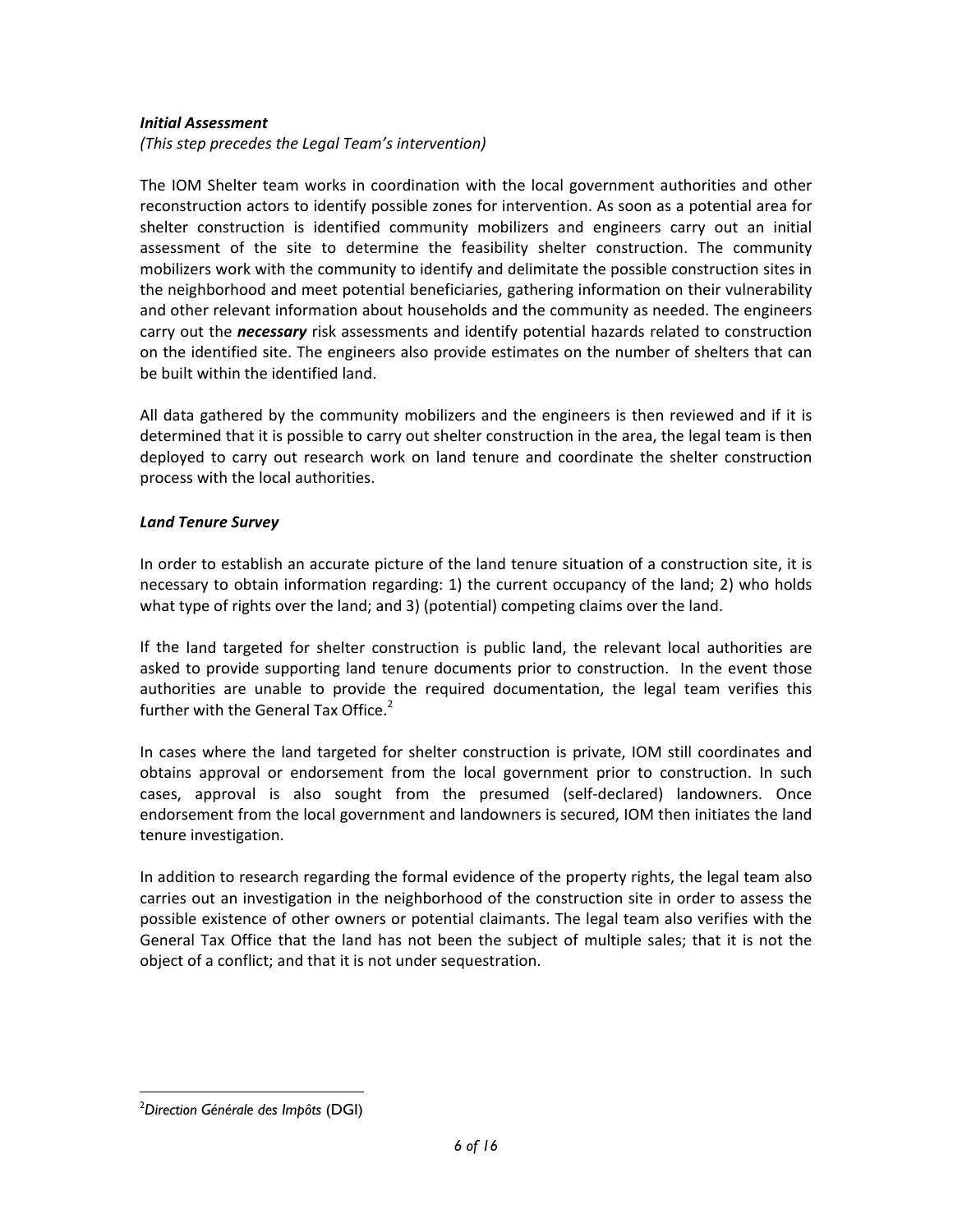Overall, land surveys carried out from 2010 until today have revealed the following recurring issues:

- $\triangleright$  Lack of authentic and/or documentary evidence: in many cases where survey participants declared themselves to be landowners, the land survey revealed an absence of authentic proof of ownership rights. In most cases, people who declare to be landowners did not have the complete legal documents to support this claim<sup>3</sup>. Many possessed a *land survey* without a registration number from the General Tax Office, as is required by formal Haitian Law.<sup>4</sup>
- $\triangleright$  Prevalence of non-authentic documentation: in several instances, survey participants were able to provide non-authentic documents including receipts showing amounts paid in a private sale. It is interesting to note that in many cases land owners present documents such as proof of payment of municipality construction taxes ("*Contribution Foncière des Propriétés Baties*"). Though these documents do not serve as legal proof of ownership, many land owners perceive that they are proof of the land owners property right. Notably, many of the people who had non-authentic documents did perceive themselves as the legal owners of the land parcel in question.
- ¾ Ownership through adverse possession ("*possession utile*" under Haitian law): This type of ownership applies in a number of cases where survey participants had no authentic documentation but had inhabited the land for at least 20 years.

## *Consultations with Stakeholders*

 $\overline{a}$ 

Once the land survey is completed, the Legal Team facilitates a series of consultations among stakeholders (e.g. residents of the neighborhood, potential beneficiaries and landowners).

The consultation process provides a venue for the legal team to present their findings from the land survey and further validate the data with the community and other stakeholders involved. Often, the information collected during these meetings is more helpful to program implementation than what is available from the General Tax Office. These meetings allow the beneficiaries and landowners to better understand IOM's interventions in their neighborhood while promoting a sense of community engagement. This process facilitates willingness to cooperate and often results in establishing agreements that enable beneficiaries to occupy land.

Moreover, these consultations raise awareness of the legal implications of the IOM Shelter Program and how this affects the community residents, landowners and shelter beneficiaries.

In these consultations the shelter construction plan and basic shelter design are presented to the stakeholders. In cases where a plot of land is too small to accommodate the total area of a shelter unit, IOM negotiates with the neighbors of the beneficiary to give up a small portion of land surrounding the beneficiary's plot to enable construction.

 $3$  The authentic proof attesting to the ownership right in a sale contract are a land survey and a notarized bill of sale.

<sup>&</sup>lt;sup>4</sup> Decree of September 28, 1977 concerning land conservation and registration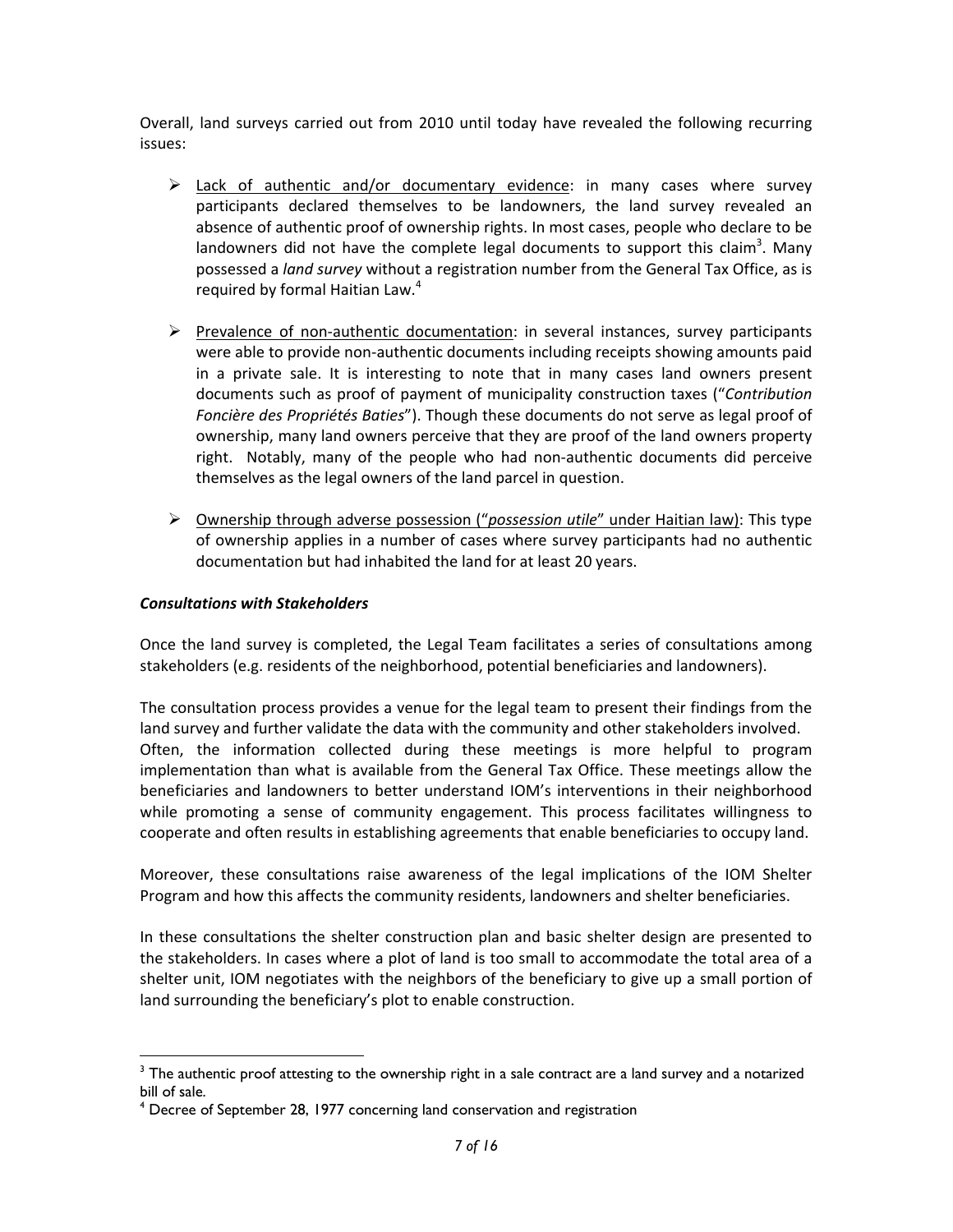In some cases, site visits are facilitated for potential shelter beneficiaries or in some cases for landowners who will be affected by the construction work. If construction requires a modification of the perimeter of the surrounding plots, the visit ensures that the concerned landowners clearly understand the revised limits of the properties.

# *Land Tenure Agreements*

To reduce the risk of potential disputes or challenges to the construction and occupation of shelters built through the IOM Shelter Program, several forms have been developed and serve as written documentation of agreements or understandings reached by relevant stakeholders.

In general, the following signatories are involved:

- **1) Land Owner***:* Parties who have the necessary legal documents proving their ownership or parties who do not have legal documents but have occupied the land for several years (*possession utile*).
- **2) Land Tenant***:* Parties holding updated lease contracts.

Land tenants include:

- $\triangleright$  Former owners of houses that were destroyed or damaged during the earthquake
- $\triangleright$  Persons living in camps or camp-like settlements that have made arrangements with landowners in order to receive IOM shelters
- **3) Free‐lease Beneficiaries ("***bénéficiaires à titre gratuit***"):** Parties who are eligible to receive shelters with the express authorization of the landowners or land tenants without having to pay rent.

*Free‐ Lease Beneficiaries include:*

- $\triangleright$  Family members of the landowner who lived in a house on the property that was destroyed by the earthquake.
- $\triangleright$  Persons who have obtained authorization from the landowner to use the land without payment.
- Exercise Persons who were previously tenants but are currently unable to pay related fees<sup>5</sup> but who through IOM's shelter program, have secured an agreement with the landowner to delay payments for a specific period of time.<sup>6</sup>

 $\overline{a}$ 

 $^5$  In Haiti, rent is usually paid on a yearly basis.<br> $^6$  Heyally, the landowner agrees to this arrange

Usually, the landowner agrees to this arrangement because the owner has benefited from IOM's construction activities at no cost. E.g. rubble removal was carried out on the land, the shelter unit was constructed for free or access roads, footpaths, or retaining walls were constructed in the area.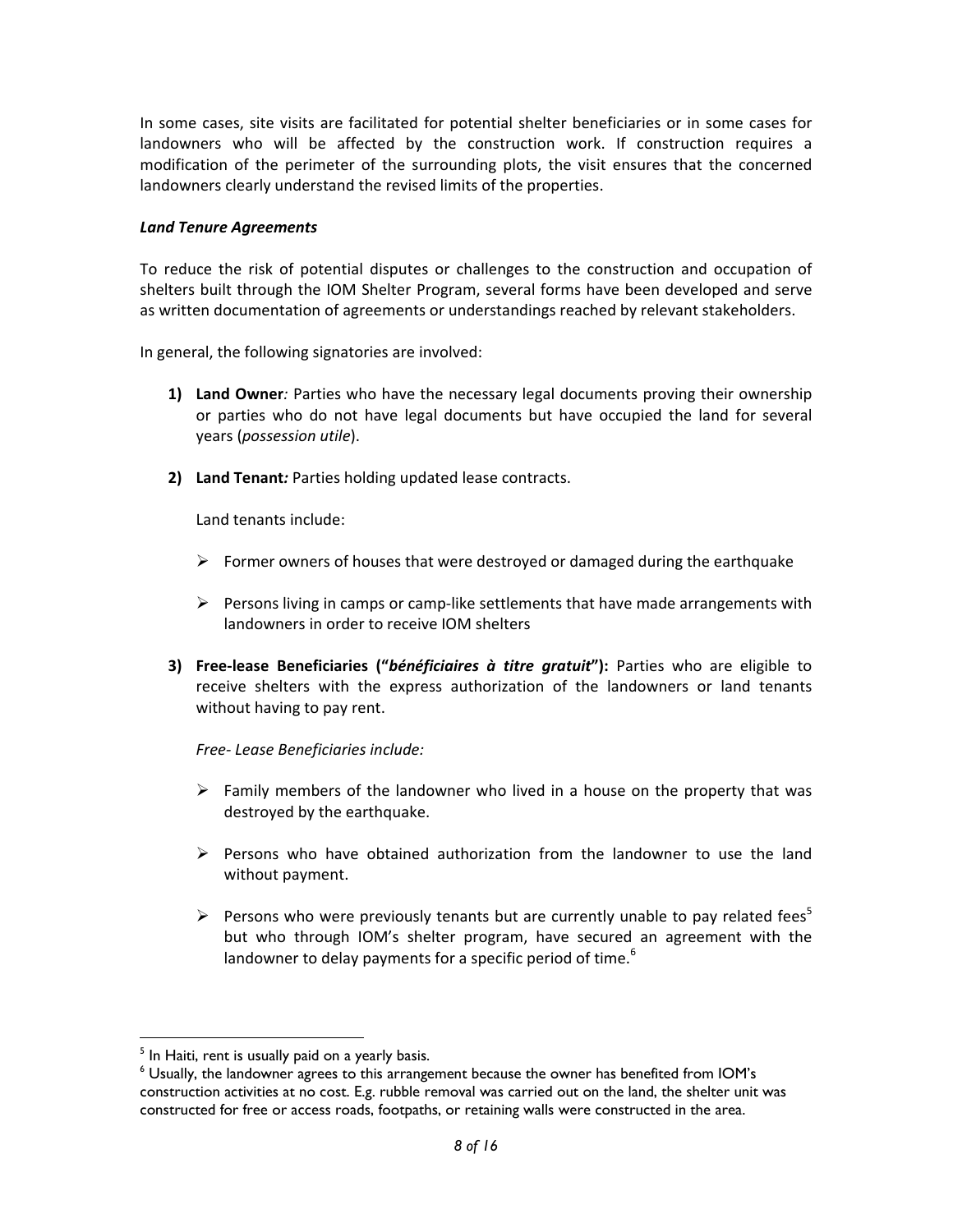Specifically, five standard agreements have been developed by the Legal Team to reduce the risk of disputes to shelter construction and occupation. Given the complexities of the situation in Haiti, these standard documents are often slightly modified on a case by case basis. The standard agreement documents are listed in the table below. Samples of these agreements are available upon request.

| Type of<br><b>Agreement</b>                                        | <b>Stakeholders/Signatories</b><br>involved                                                                    | <b>Description</b>                                                                                                                                                                                                                                                        |  |
|--------------------------------------------------------------------|----------------------------------------------------------------------------------------------------------------|---------------------------------------------------------------------------------------------------------------------------------------------------------------------------------------------------------------------------------------------------------------------------|--|
| <b>Request for</b><br><b>Shelter</b><br><b>Construction</b>        | Shelter Beneficiary (this<br>$\bullet$<br>could be a land owner,<br>land tenant or free-<br>lease beneficiary) | This form includes preliminary information on the identity of the<br>shelter beneficiary and details of the land (plot location and legal<br>information).                                                                                                                |  |
|                                                                    | Partner (organization or<br>institution) requesting<br>shelter assistance from<br>$IOM7$ .                     | Note that it is possible to receive a request for shelter construction<br>but not to carry out the work in the event that the Legal Team<br>identifies the area at high risk of potential land-related challenges.                                                        |  |
| Authorization<br>to Begin<br><b>Shelter</b><br><b>Construction</b> | Land Owner or<br>representative                                                                                | This form documents the approval for construction work on a given<br>area. The document is signed by the land owner or by a legal or<br>nominated representative and can be slightly revised to best adapt<br>it to each situation.                                       |  |
|                                                                    | AND/OR<br>Land Owners of<br>surrounding properties<br>(where applicable).                                      | For instance, the form can be modified to include the construction<br>of retaining walls, access roads and staircases. In cases where<br>construction work may encroach on a neighbors' property<br>signatures/approval from the neighboring land owners are<br>obtained. |  |
|                                                                    |                                                                                                                | In cases where the land for shelter construction is large enough to<br>accommodate several shelter units, only one authorization letter is<br>completed for the area.                                                                                                     |  |

 7 In some cases local NGOs or other partners approach IOM with requests to provide shelter support in their geographic areas of intervention. In these situations the partners are asked to secure the needed approval from landowners to enable shelter construction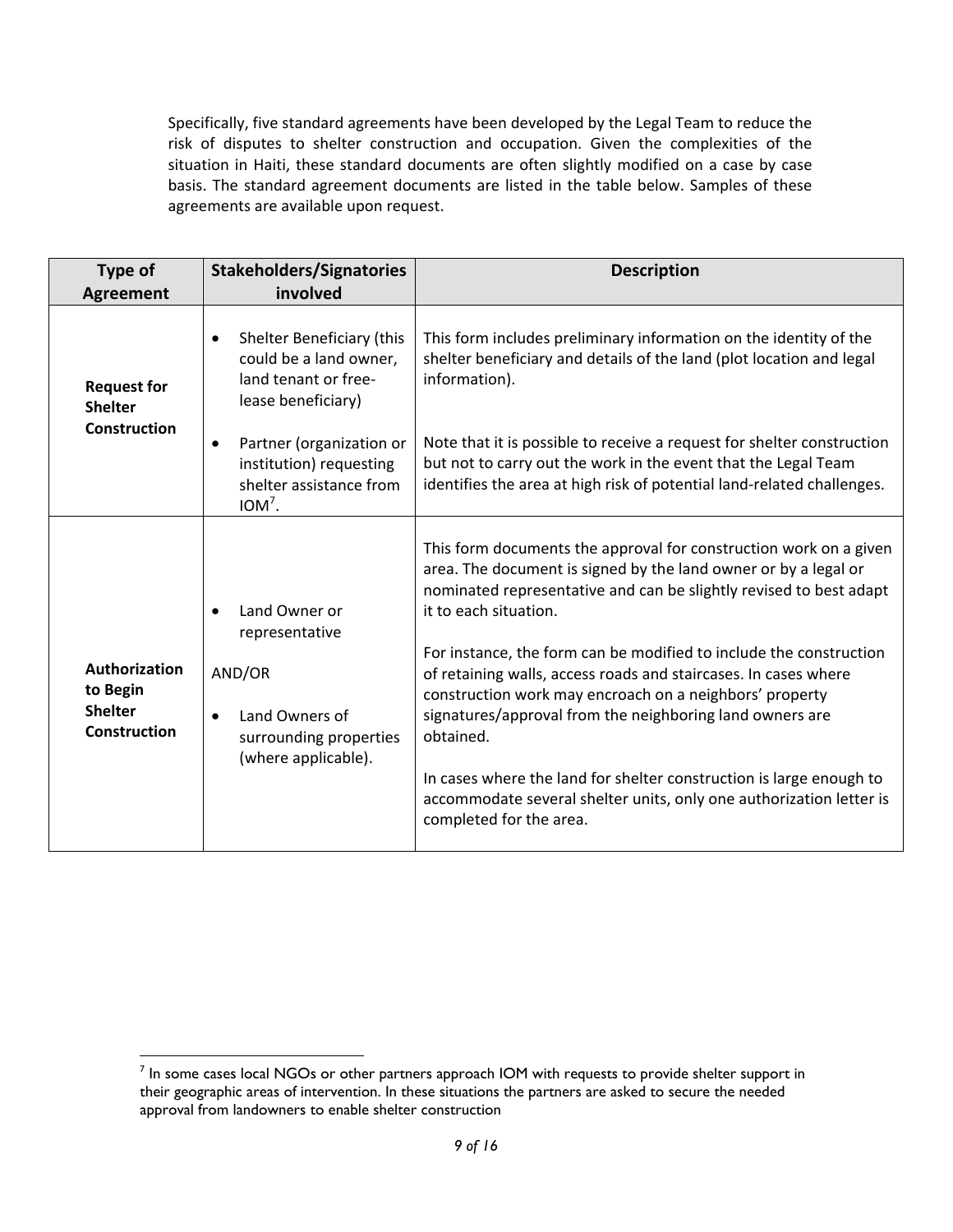| <b>Agreement Letter</b>                | Land Owner<br>$\bullet$<br><b>OR</b><br>Land Tenant (if land<br>$\bullet$<br>tenant is in good<br>standing)<br><b>AND</b><br>Shelter Beneficiary<br>$\bullet$<br><b>IOM</b><br>$\bullet$ | Through this document IOM negotiates with the land owner or<br>land tenant in good standing <sup>8</sup> to allow shelter beneficiaries to live<br>on the property for free (for a specific period of time) in exchange<br>for construction work (e.g. installation of retaining walls or carrying<br>out rubble removal on the property).<br>In cases where the land for shelter construction is large enough to<br>accommodate several shelter units, only one agreement letter is<br>completed for the entire area.<br>Note that throughout implementation of the IOM shelter program,<br>there have been limited cases where this option is applicable (250 |
|----------------------------------------|------------------------------------------------------------------------------------------------------------------------------------------------------------------------------------------|-----------------------------------------------------------------------------------------------------------------------------------------------------------------------------------------------------------------------------------------------------------------------------------------------------------------------------------------------------------------------------------------------------------------------------------------------------------------------------------------------------------------------------------------------------------------------------------------------------------------------------------------------------------------|
| Land-use<br><b>Contract</b>            | Land Owner<br>$\bullet$<br><b>OR</b><br>Land Renter<br>٠<br><b>AND</b><br><b>Shelter Beneficiary</b><br>$\bullet$                                                                        | cases).<br>This form has considerable legal value for the owners and the<br>shelter beneficiary as it defines the conditions of cohabitation<br>between the land owner and shelter beneficiaries.<br>Through this contract, the land owner allows the beneficiary to use<br>the shelter on the property for a definite period of time (e.g. up to<br>3 years), while the beneficiary recognizes his right to use the<br>shelter without claiming to have property rights to the land.<br>This contract also highlights that care and maintenance of the<br>shelter unit are responsibilities of the shelter beneficiary.                                        |
| Letter from the<br><b>Municipality</b> | Mayor or designated<br>$\bullet$<br>representative                                                                                                                                       | In cases where shelter units are constructed on public land, there is<br>no need to complete a shelter request form or agreement letter.<br>Instead, a letter from the municipality is completed that supports<br>the shelter initiative and clearly states that the shelter beneficiaries<br>occupying the designated area are permitted to do so.<br>In some cases additional documents are developed based on the<br>request of the municipality.                                                                                                                                                                                                            |

erd and tenant is in good standing when all dues and agreements between the land owner and the land and the land tenant are updated, thus enabling the land tenant to authorize construction on the property.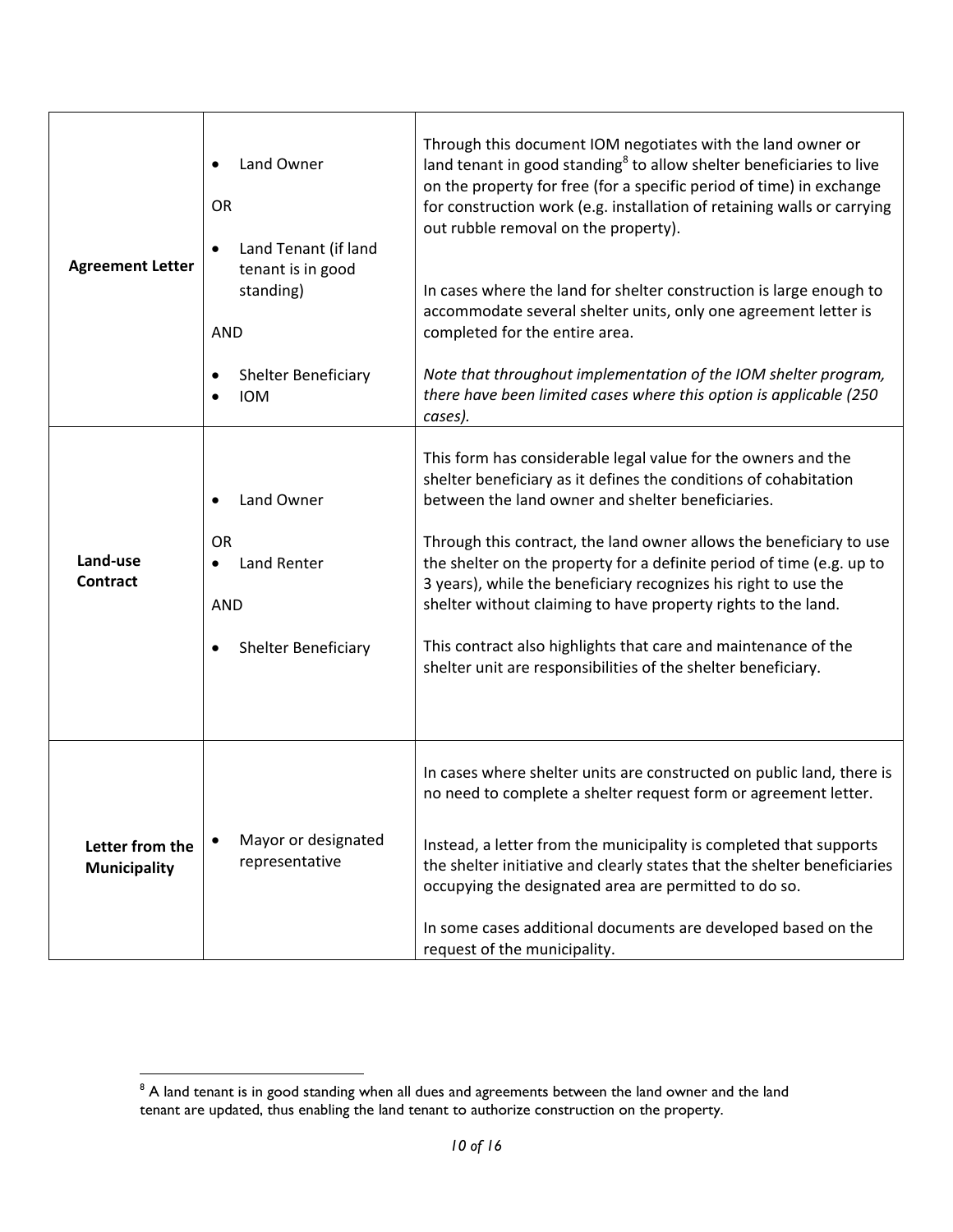# *B. Land Dispute Management*

Mindful that the mechanisms put in place to prevent land conflict can only reduce the risk of disputes and not eliminate them entirely, IOM has also developed a proactive methodology to address any disputes or other conflict that may arise as a result of shelter construction.

Throughout the implementation of the Shelter Program a total of 138 conflict cases were addressed by the Legal Team. The breakdown of these cases is as follows:

| <b>Geographic Area of</b> | <b>Method of Land Dispute Management</b> |                    |                  |                 |         |  |
|---------------------------|------------------------------------------|--------------------|------------------|-----------------|---------|--|
| intervention              | <b>Mediation</b>                         | <b>Negotiation</b> | <b>Agreement</b> | <b>Judicial</b> | $N/A**$ |  |
|                           |                                          |                    |                  | <b>Action</b>   |         |  |
| Morne Lazare              | 56                                       | 8                  |                  |                 |         |  |
| (Pétion Ville)            |                                          |                    |                  |                 |         |  |
| Carrefour-Feuilles        | 40                                       | 2                  | 17               |                 | 2       |  |
| (Port-au-Prince)          |                                          |                    |                  |                 |         |  |
| Croix-des-Bouquets        | 5                                        |                    |                  |                 |         |  |
| Léogâne                   |                                          |                    |                  |                 |         |  |
| Jacmel                    |                                          |                    |                  |                 |         |  |
| Petit Goâve               |                                          |                    |                  | 1               |         |  |
| Gressier                  |                                          |                    |                  |                 |         |  |

\*\* In these cases no resolution was achieved and thus shelter construction was discontinued/ not initiated.

*Note: A single intervention may concern more than one shelter unit. For instance, in Jacmel the once case of conflict encountered by the Legal Team involved over 300 shelter units.* 

## *Main Sources of Conflict*

Conflict encountered and mitigated by the legal team has usually resulted from a lack of clear information on land tenure status and the shelter intervention.

Causes for conflict encountered included:

## ¾ **End of Farm Lease**

Construction may be interrupted at any time by the landowner if it is discovered that the land tenant has not honored debts or has not renewed the lease contract in the allotted timeframe.

In Haiti, a farm lease gives a land tenant the authority to construct structures on the land. The lease is usually established for an extended period of time (e.g. five years). The legal team encountered several cases where tenants had built houses on land at a time when they were in good standing with the land owner (farm lease was up‐to‐date). However, once the house was built, some land tenants neglected to continue to make the necessary payments to land owners for legal occupation of the property. Once their houses were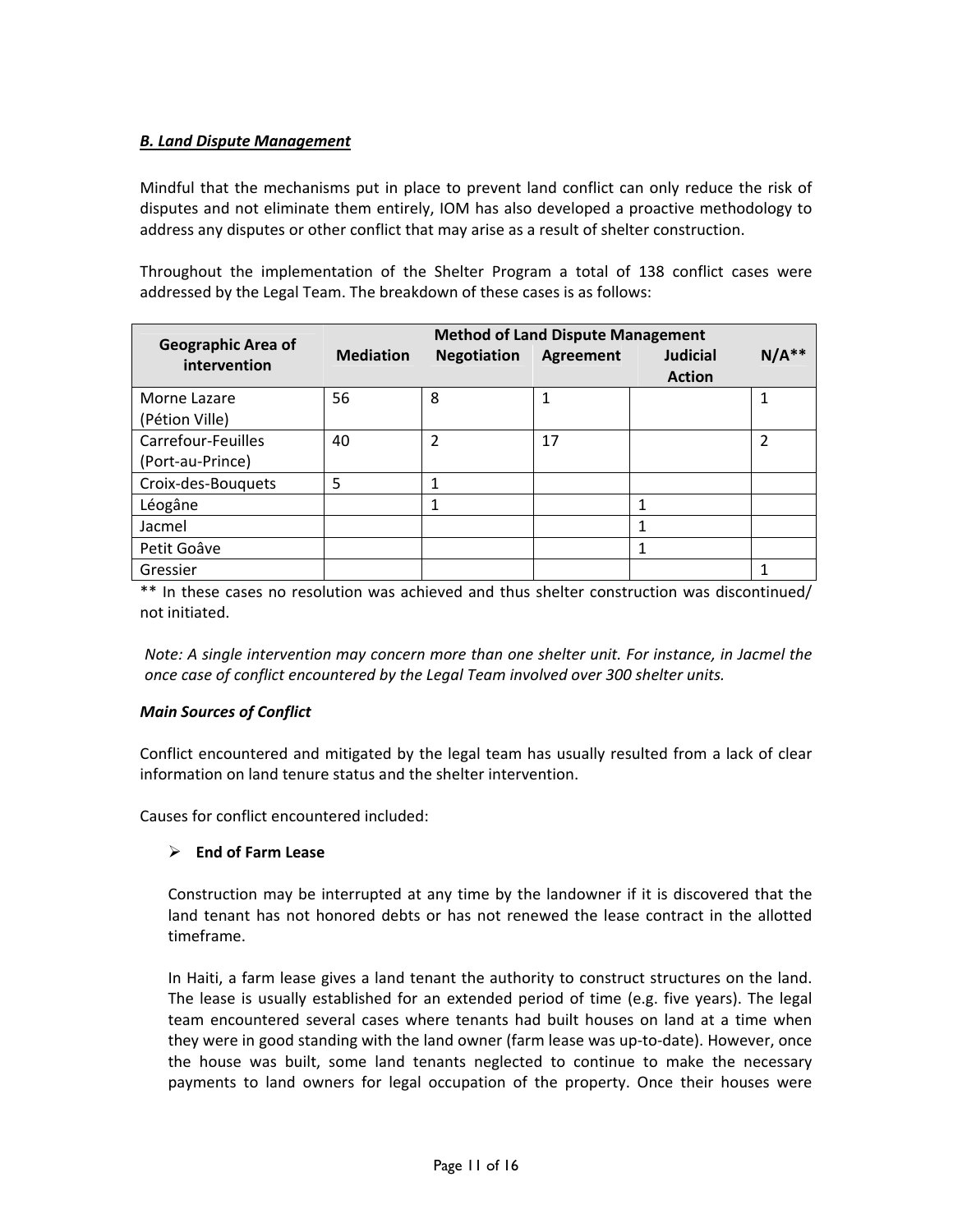destroyed by the earthquake, land owners reasserted their rights to prohibit (re)construction until past debts were paid.

# ¾ **Land Boundary Problems**

Neighboring landowners may initially agree to the construction work proposed by IOM, including work that may encroach on their land. However, during construction, disputes about the land boundaries may arise. These issues can cause significant delays in shelter construction or can prevent construction all together. This type of conflict was common in the denser, urban areas within the Port‐au‐Prince Metropolitan area.

# ¾ **Claim to Right of Ownership**

This occurs when the land representative (e.g. reported owner, representative of owner or land tenant) that approved shelter construction is not the legal owner and the real owner comes to claim his right. This situation is possible in the context of Haiti where official documentation is often incomplete and there are cases where shelter construction is initiated taking into consideration only documentation available (including results from neighborhood investigations). These cases are rare and are the most difficult to address. Where possible the Shelter Program avoids shelter construction under these circumstances.

## *Dispute Resolution Methods*

Most cases of conflict encountered during the implementation of the IOM Shelter Program were resolved amicably this was the most common and more efficient method of mitigating conflicts related to the Shelter Program. However, there were some cases that merited judicial action and thus were addressed accordingly.

## **Examples of amicable resolutions reached by the Legal Team include:**

## ¾ **Case of Morne Lazare**

**Source of conflict:** Violations of pre‐ earthquake agreements between the landowner and the tenants *(End of Farm Lease).*

In the neighborhood of Morne Lazare many tenants' lease contracts had been expired for more than ten years<sup>9</sup>. As a result, the land owner refused to allow shelter construction in the area. To address this, the Legal Team successfully updated the terms of

 $\overline{a}$ 



IOM Shelters constructed in Morne Lazare

 $9$  It is interesting to note that the prices of the older, expired leases often did not exceed USD 10 per year.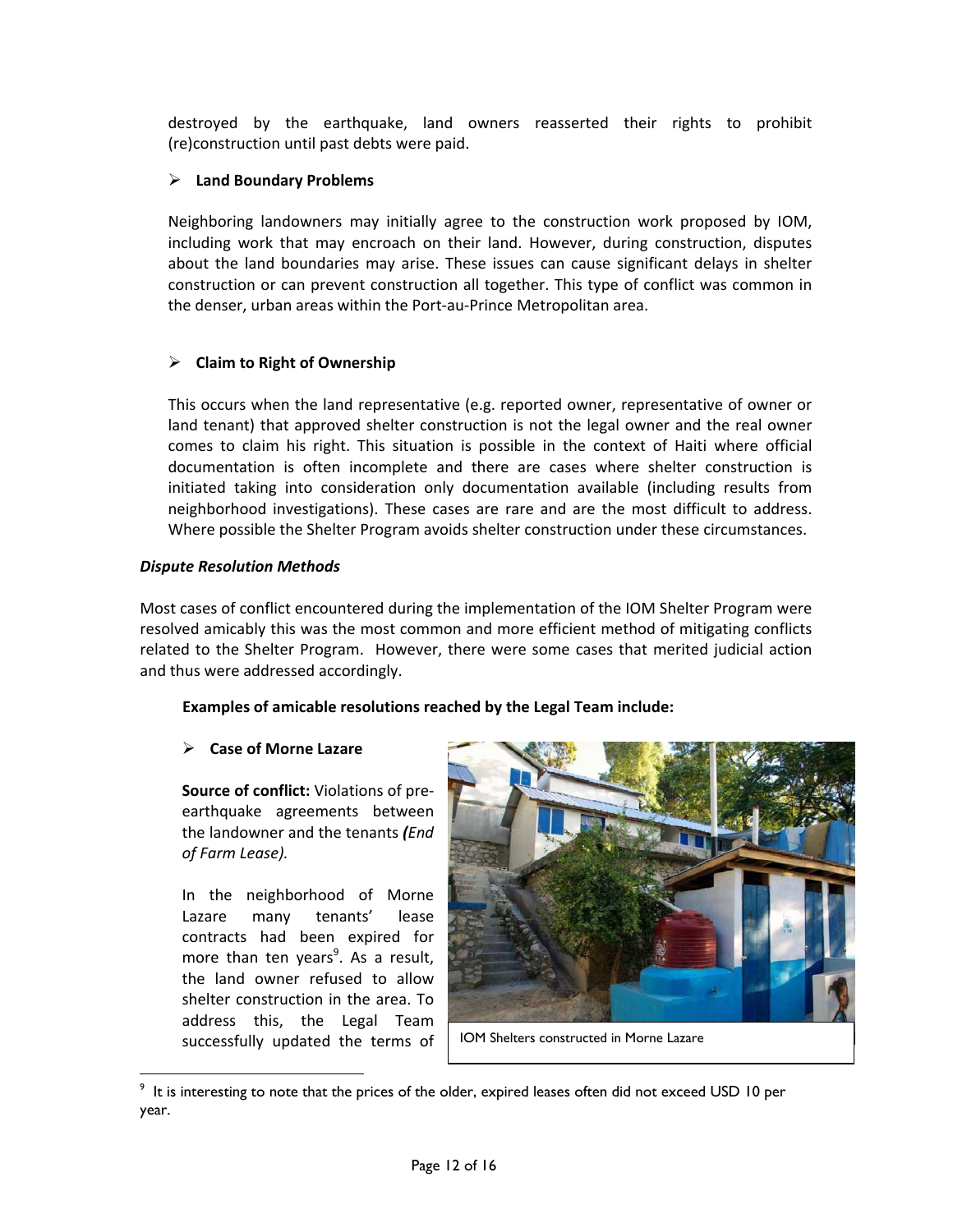payment between tenants and land owners in a manner acceptable to both parties thereby supporting the rights of the owner without encroaching on the rights of the tenant. The team facilitated about 50 such cases.

## ¾ **Case of Baillergeau**

**Source of conflict:** Neighboring land owner retracting approval for work on surrounding property *(Land Boundary Problems).*



In a construction site in Baillergeau, the shelter program had planned to construct a staircase leading to the shelter site to improve access to the area. The staircase construction entailed encroaching on 30 cm of a neighbors' property. The neighbor originally agreed to the construction but then later retracted his approval. This led to considerable delays in construction, though the legal team was able to facilitate negotiations and gain approval from the neighbor leading to the construction of the staircase.

## ¾ **Case of Mangeoire**

**Source of conflict:** Inaccurate information provided by shelter beneficiaries and neighborhood *(Claim to Right of Ownership).*

In this case, the landowner of property where 12 shelters were planned for construction was reportedly out of the country. This was reported by the shelter beneficiaries and validated by surrounding community members. A representative of the landowner was identified and reported that the landowner would not have any objections to the shelter construction. Further investigations by the legal team with the community supported these claims.

However, after completion of shelter construction, the land owner identified himself to IOM providing sufficient documentation. The owner informed the team that he did not support the construction activity and threatened the population with an eviction notice. The IOM Legal Team negotiated with the landowner to extend the length of stay on the property while IOM identified alternative areas to relocate the families and dismantle the shelter units. The case was resolved once all beneficiaries had been relocated to other areas and the shelters dismantled from the site.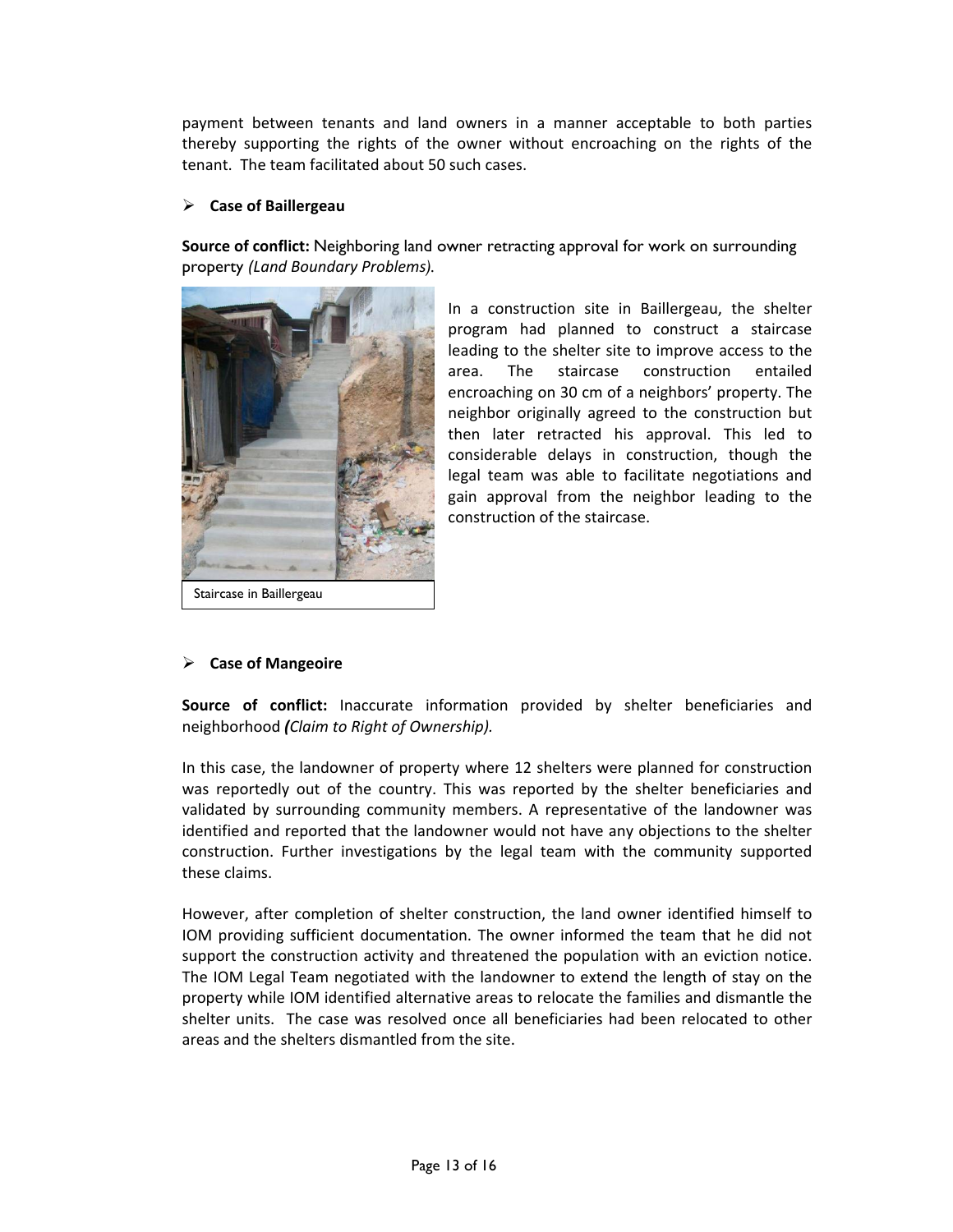## **Examples of judicial action addressed by the Legal Team include:**

When an amicable resolution cannot be achieved, disputes are brought to the attention of the courts for judicial action. Alleged owners initiate the action by demanding that IOM suspend construction work or demolish shelters. There have been few cases that have been resolved through this process though they have involved a significant number of shelters.

## ¾ **Case of Mayard**

**Source of the conflict:** Absence of evidence of land ownership *(Claim to Right of Ownership).*

With the authorization of the Mayor of Jacmel, IOM began the construction of 330 shelters on public land. Once construction had started, a summons was sent from an alleged owner of the property to IOM demanding that all construction cease and that the land be returned to its original state.

Based on this claim, the Mayor's office offered to expropriate the land for public purposes if the alleged owner was able to prove ownership. However, the alleged owner was unable to provide the needed legal documentation. The legal team also could not identify sufficient evidence to support the claim. With the Mayor's approval IOM continued shelter construction on the site.

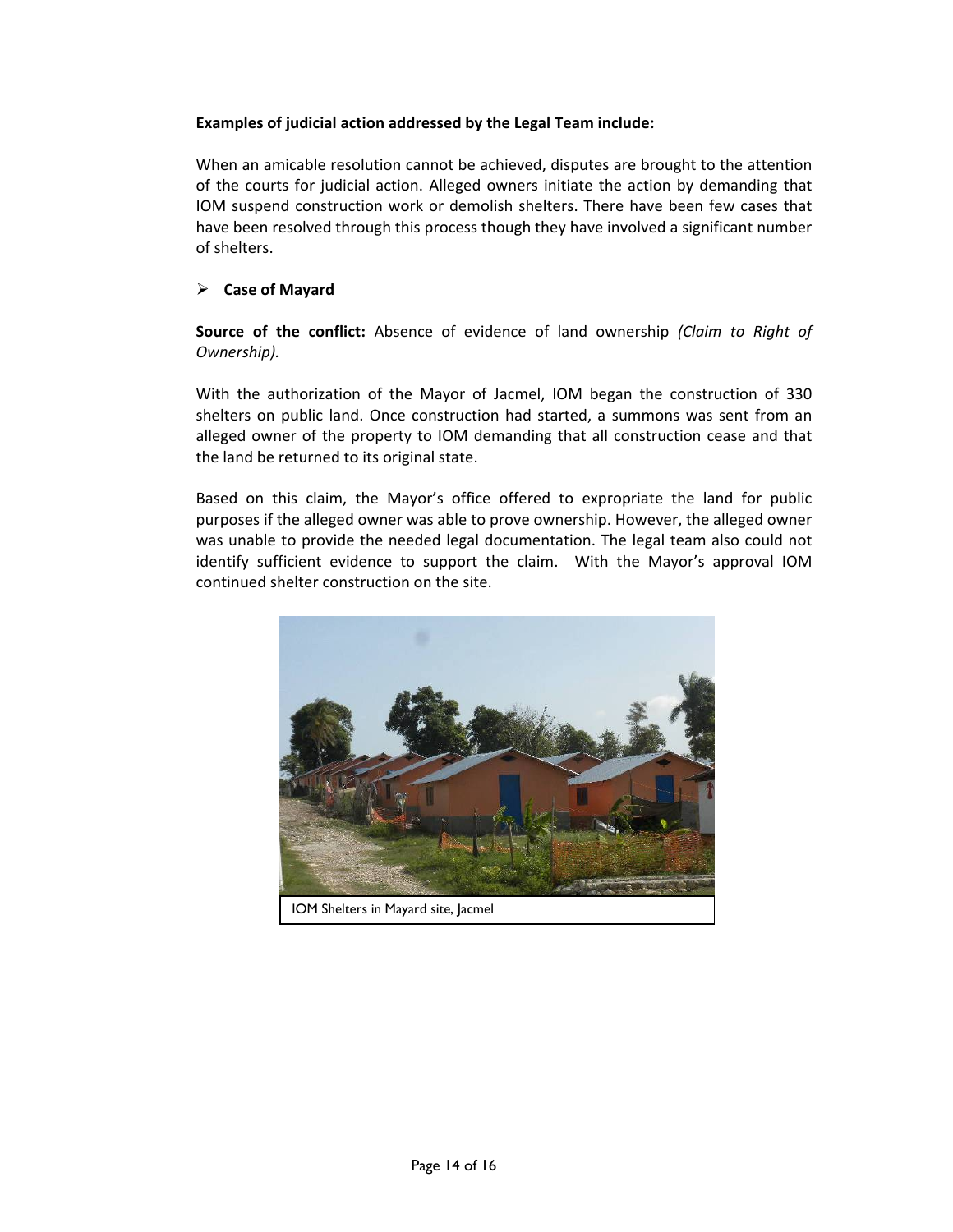#### **III. CONCLUSION**

*Land tenure barriers in Haiti can be overcome with the establishment of appropriate mechanisms*

Effective implementation of a shelter program in Haiti, in spite of the existing land tenure barriers, is possible if the appropriate mechanisms are in place to help address these issues. For the IOM, the legal team served as this mechanism and as a result over 11,000 shelters were constructed within a two year time frame.

It is important to highlight that most cases of conflict encountered by the IOM Shelter Program occurred prior to the formal establishment of the Legal Team. Having the team in place has proved highly effective in reducing delays and other obstacles related to land tenure. Investing resources in preventive measures, working closely with the community and working with all potential, actual and "self‐perceived" right holders is also essential in reducing the difficulties encountered during and after the shelter construction.

Examples of measures that can be put in place to reduce the potential of disputes during the process of shelter construction include: extensive research and validation of land tenure situation in the area; strong community engagement and information sharing about the program and its effect on the community; and securing the necessary agreements with all relevant stakeholders.

## *The Land Tenure Situation Varies from Neighborhood to Neighborhood*

Both the experience of the Legal Team working in the context of the IOM shelter program, and the team implementing the IOM Overcoming Land Tenure Barriers to Reconstruction (OLTB) project<sup>10</sup> have shown that the land tenure situation in Port-au-Prince can vary considerably from one neighborhood to another.

While this has important implications for any policy development in this area, in terms of the practice of shelter construction it requires the Legal Team to be flexible and avoid assuming that what worked in one area will also work in another. Though the creation and the establishment of general tools and methodologies are important, obtaining local knowledge about the land tenure situation in a particular neighborhood is equally important to ensure success in preventing or resolving land barriers to shelter construction

## *Amicable Settlements are the Best Way to Resolve Disputes*

-

In the experience of the Legal Team, both land tenants and land owners prefer to settle their disputes outside of the courts, through mediation with the help of IOM. This appears to be the predominant way in which land disputes are settled in Port‐au‐Prince, also outside the context of shelter construction. A number of factors can explain this including the high cost associated with the courts; the long time it takes to settle disputes through the courts; the difficulties (and

<sup>&</sup>lt;sup>10</sup> OLTB is a program established by IOM targeted that aims to gather and disseminate land tenure and occupancy information to facilitate overall reconstruction efforts in Haiti. More information about this program is available upon request. l